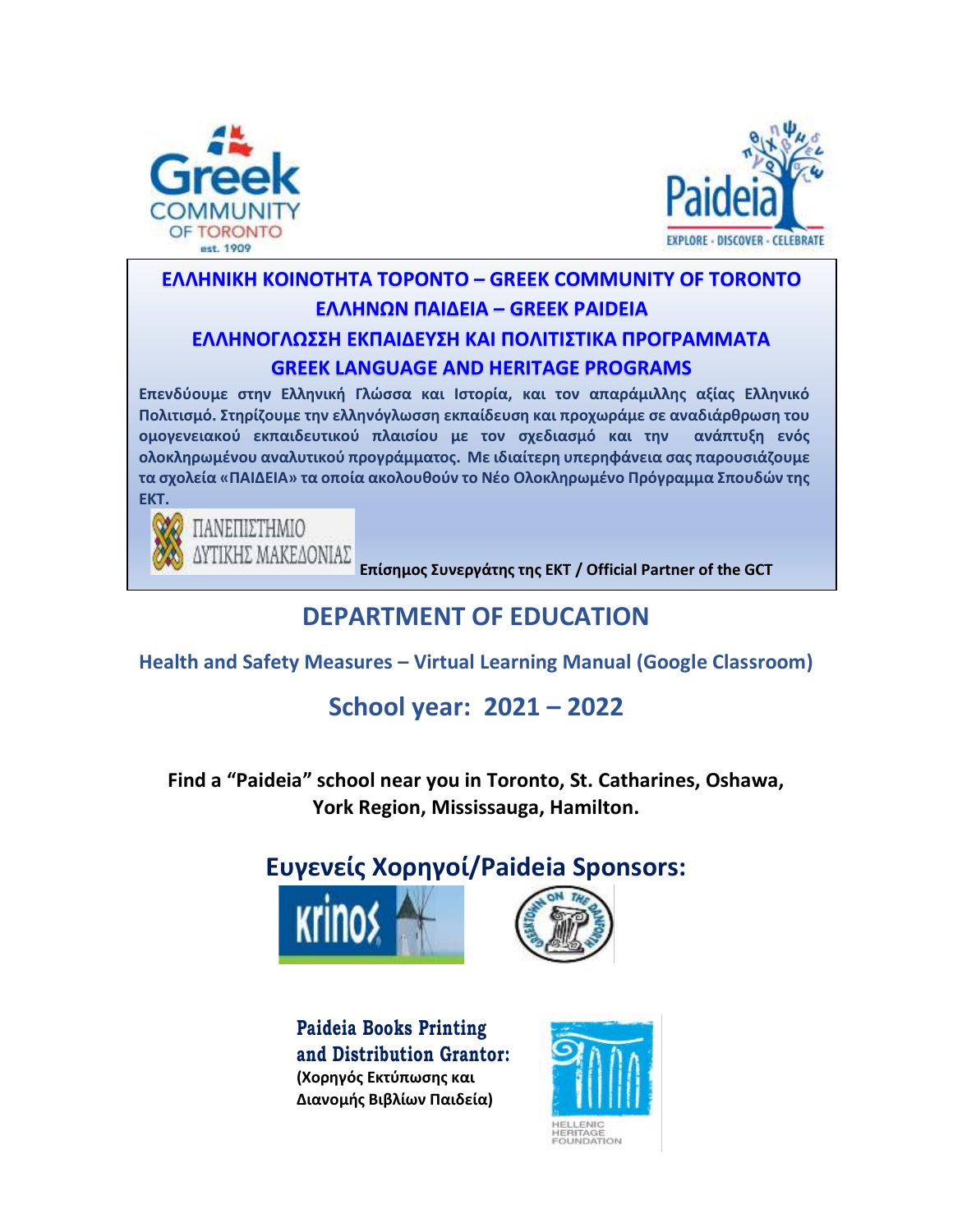**Greek Community of Toronto**

**Paideia Greek Schools - Health and Safety Measures**

**(Physical Distancing – Hand Hygiene – PPE)**

**For the 2021-22 school year, the Greek Community of Toronto will continue to follow Ministry of Education and Health protocols that focus on supporting the health, safety and well-being of students, families, and staff. Based on advice from the Chief Medical Officer of Health, schools are permitted to open for in-person learning with health and safety measures in place for the 2021-22 school year. Please read the following important information before your child starts Greek School.** 

**COVID-19: Health, safety and operational guidance for schools (2021-2022). Click on the link for more details about the Ministry's school reopening plan.** 

**[https://www.ontario.ca/document/covid-19-health-safety-and-operational-guidance](https://www.ontario.ca/document/covid-19-health-safety-and-operational-guidance-schools-2021-2022)[schools-2021-2022](https://www.ontario.ca/document/covid-19-health-safety-and-operational-guidance-schools-2021-2022)**

**COVID-19 school screening online questionnaire**

**<https://covid-19.ontario.ca/school-screening/>**

**Attention! Staff and students must screen for COVID-19 every day before going to School. Answer the questions of the aforementioned screening tool (see link above) or answer the following questions to help you decide if you should or should not go to School today. Parents/caregivers can fill this out on behalf of a student.**

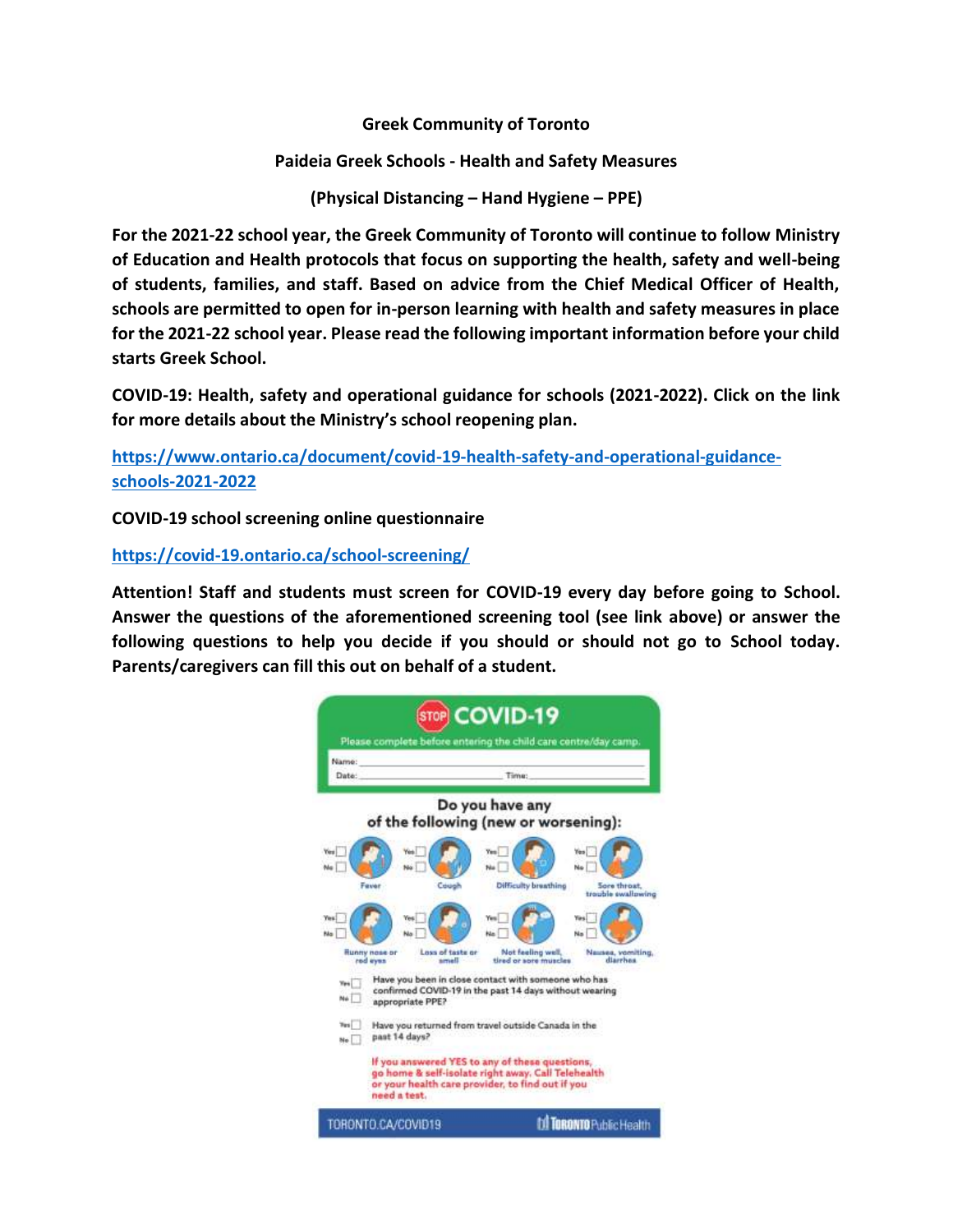**All staff and students must self-screen every day before attending School. Your child will receive copies of the screening flyer. Please fill it out before you arrive to Greek School. Our teachers will be checking that the screening form is signed by a parent/caregiver. If a student or staff member is experiencing any [symptoms of COVID-19,](http://www.health.gov.on.ca/en/pro/programs/publichealth/coronavirus/docs/2019_reference_doc_symptoms.pdf) they must stay home from School and should seek testing and appropriate medical attention.**

**The ministry is also working with public health officials to ensure a supply of public health nurses to assist schools across the province, including assistance with screening of potential cases of COVID-19.**

**All staff and students who are experiencing new or worsening symptoms consistent with COVID-19 must not attend School and should seek appropriate medical attention as required, including getting tested at a COVID-19 testing centre.**

**Staff and students feeling sick should remain at home while waiting for test results.**

**If a symptomatic individual test positive for COVID-19, they should continue to remain in isolation at home and follow the directions of their local public health unit.**

**Self-screening (Optional)**

• **Download the COVID Alert mobile app**

 **<https://covid-19.ontario.ca/covidalert>**

**The safe reopening of Greek schools is our top priority. Safety and Health practices outlined here will continue to be updated according to the guidance and requirements of the provincial government of Ontario and Toronto Public Health.** 

**More details are available in the Ministry's Guide to Reopening Schools. Please visit the website: https://www.ontario.ca/**

- **Those that are fully immunized and asymptomatic will not be required to isolate after contact with a confirmed or probable case and will also not be required to isolate if they are in the same household as a symptomatic individual.**
- **High-risk contacts of a case are to isolate for 10 days unless they are fully immunized or if they were previously positive within the past 90 days and have since been cleared.**
- **For high-risk contacts who are not fully immunized or who were previously positive within the past 90 days and have since been cleared, testing is recommended on or after day 7 of their isolation period. If a test is collected before day 7, a repeat test on or after day 7 is recommended.**
- **For high-risk contacts who are fully immunized or who were previously positive within the past 90 days, testing is to be recommended immediately upon notification of exposure.**
- **Traditional dancing and Choir (K-8) will resume this year as per ministry guidelines for physical activity and Choir Music (i.e., wearing masks and physical distancing).**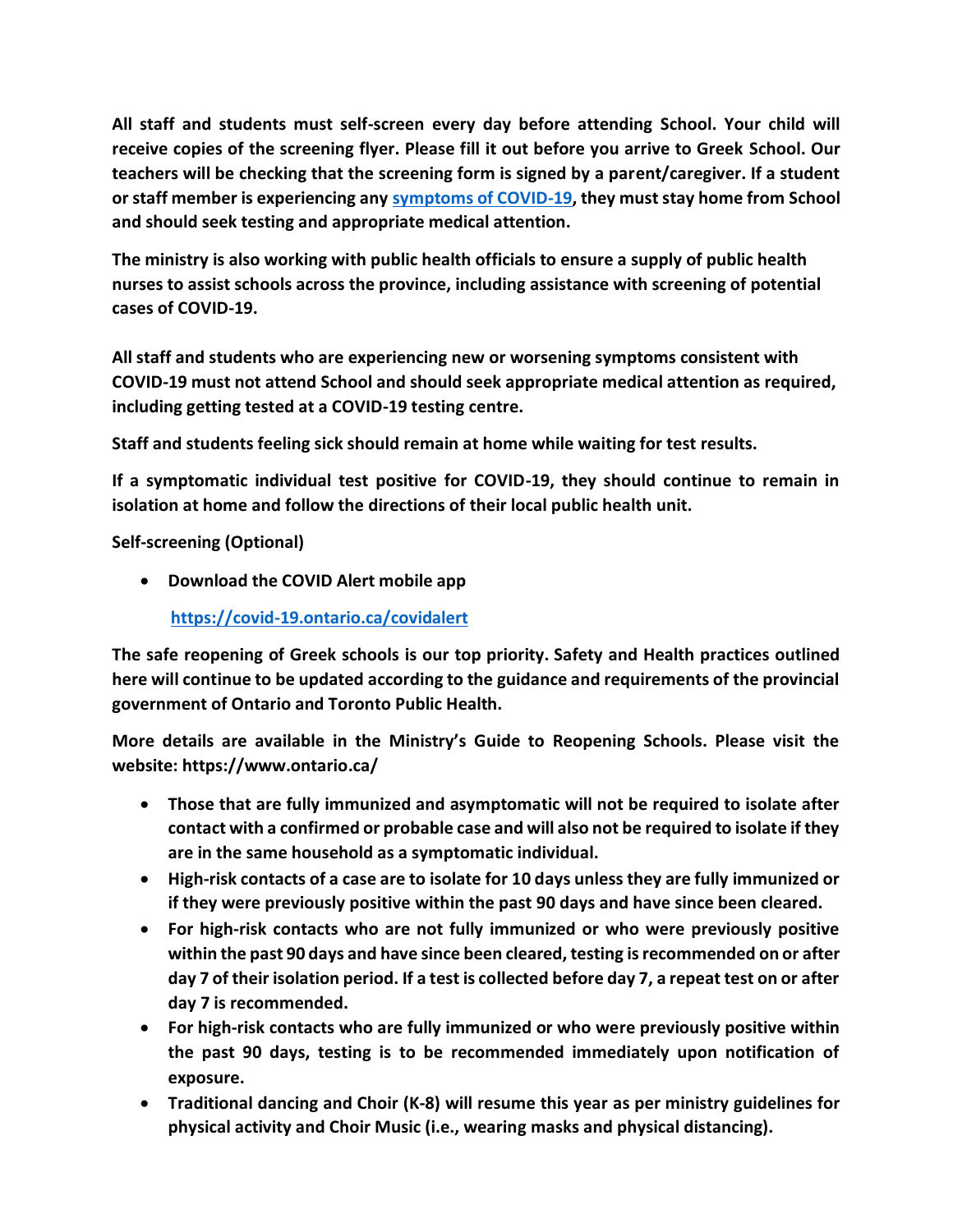- **Self-screen symptom checklist will be posted. Please don't come to School if a student or family member is sick.**
- **Personal items should be limited to a backpack and a water bottle. Sharing personal items is not allowed.**
- **Physical distancing (i.e., staying approx. 2 metres away from others) is promoted as much as possible. Class sizes will remain small allowing for the safe social distancing of students. Students may use common spaces (for example, cafeterias). Members of different cohorts can interact outside with distancing encouraged or inside with distancing and masking. Specialized education staff and teachers, such as Dance teachers and education assistants) are permitted to go into classrooms. All desks will be placed with as much physical distancing as possible, and they will face forward, rather than in group.**
- **Medical Masks (surgical/procedural) and PPE will be used by staff and students indoor at all school locations to prevent the possibility of exposing others to the virus. Medical masks are required to be worn by school staff outdoors if two metres of distance cannot be maintained. At the advice of the local public health unit, schools may choose to implement aadditional masking measures based on local circumstances.**
- **Parents/guardians all other adults are not permitted to enter the community centre or other schools during arrival and dismissal. A staff member will welcome students into the building, who will go straight to their classrooms.**
- **We kindly request that you do not arrive too early or too late to class.**
- **Please report any positive COVID cases to the School principal.**
- **Staff and students will frequently wash hands and use hand sanitizer, whenever it is necessary and especially after they use the washroom. We recommend that all students go to the washroom at home before they leave for Greek School.**
- **The GCT will clean and disinfect high touch surfaces, classrooms and other areas of the Community Centre before and after schools start.**
- **If you must visit the Community Centre during school hours, please email the office to arrange an appointment.**
- **If you must speak to a teacher or the principal, please email or call them.**
- **Washrooms will not be used by more than two students at the same time. Students will remain outside with their classmate (practicing physical distancing), if they see that two students are already in the washroom.**
- **Staff will demonstrate a clear commitment to student mental health, and provide any necessary accommodations to support their well-being and learning. Families are encouraged to communicate information about accommodations that their child may require.**
- **Assemblies and school concerts will not take place this academic school year.**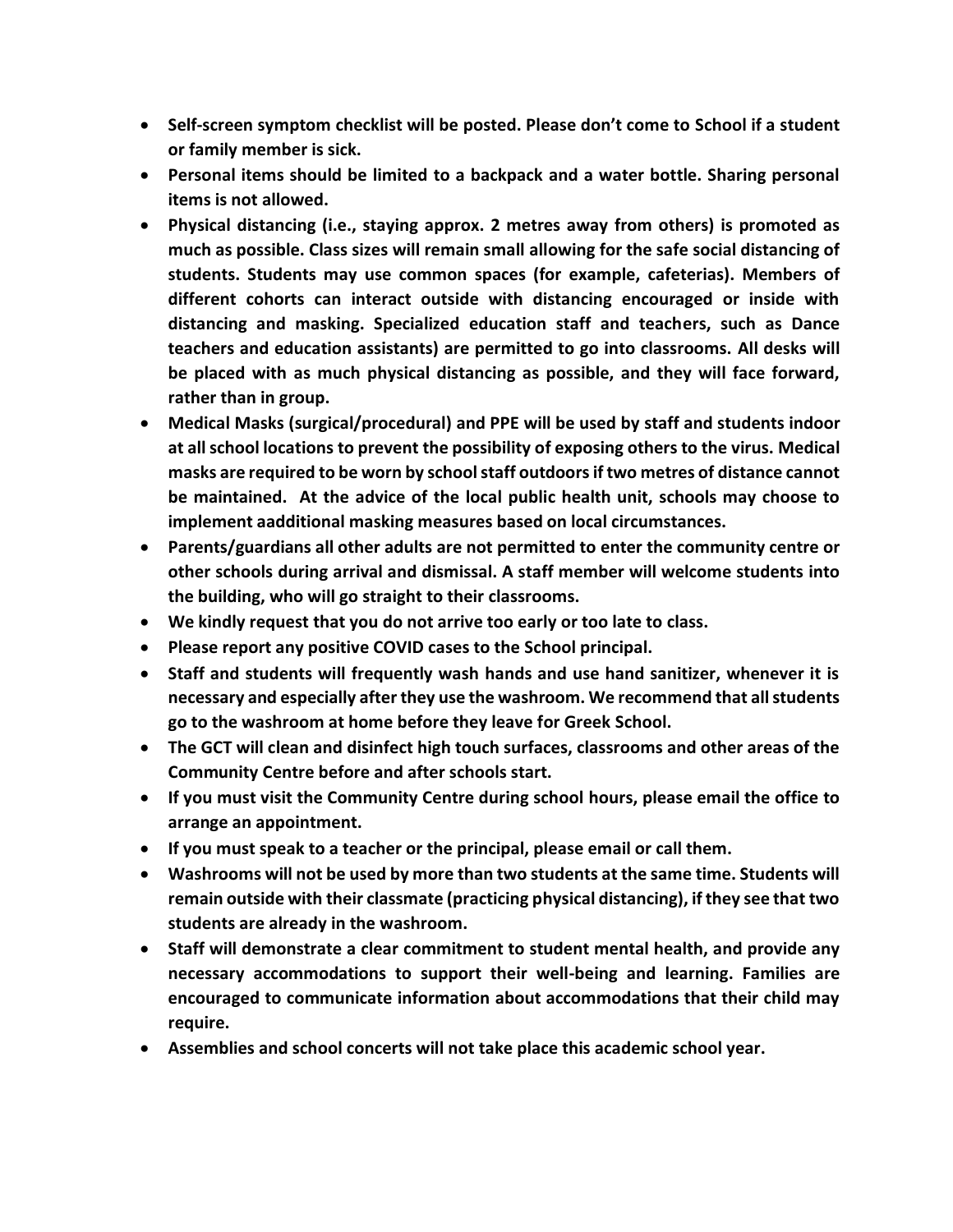**Ontario Makes COVID-19 Vaccination Policies Mandatory for High-Risk Settings**

**COVID-19: Immunization Disclosure Policy & Testing Requirements**

**To support the return to school plan, the Ministry of Education introduced a vaccination disclosure policy for all publicly-funded school board employees, and staff in private schools as well as for all staff in licensed child care settings for the 2021-22 school year, with rapid antigen testing requirements for staff who are not immunized against COVID-19.**

**The Ministry of Education will require all private schools to implement a COVID-19 immunization disclosure policy as an additional tool to advance safety and support local public health units in working with private schools to follow [COVID-19 Guidance: School Case,](https://www.health.gov.on.ca/en/pro/programs/publichealth/coronavirus/docs/COVID-19_school_outbreak_guidance.pdf)  [Contact, and Outbreak Management.](https://www.health.gov.on.ca/en/pro/programs/publichealth/coronavirus/docs/COVID-19_school_outbreak_guidance.pdf)**

**Vaccines are safe, effective, and the best way to protect your child, family, and community from COVID-19. In addition, vaccines will help students and families to resume normal activities as soon as possible safely.** 

**As announced by the Ontario Ministry of Education on August 17, 2021, an immunization disclosure policy ("policy") will be required for all publicly-funded school board employees, staff in private schools and licensed child care settings and other individuals frequently in these settings who may have direct contact with students and/or staff, for the 2021-22 school year. Regular rapid antigen testing requirements will be put in place for staff who are not fully vaccinated against COVID-19. Individuals who do not intend to be vaccinated, without a documented medical reason, will be required to participate in an educational session about the benefits of COVID-19 vaccination.**

**Achieving high immunization rates in Ontario's schools through vaccination is part of a range of measures and actions that can help prevent and limit the spread of COVID-19 in schools and supports our goal of keeping schools open and safe for in-person learning.**

**Immunization Disclosure Policy for Private Schools Individuals subject to a private school's immunization disclosure policy will be required to provide proof of one of the following three things: 1. Full vaccination against COVID-19; or 2. A medical reason for not being vaccinated against COVID-19; or 3. Completion of a COVID-19 vaccination educational session. Those who are not fully vaccinated will be required to complete COVID-19 rapid antigen testing at a minimum frequency prescribed by the Ministry of Education.**

**The policy will require that private school employees undertake one of the following:**

- **1. Provide proof of full vaccination against COVID-19; or**
- **2. Provide a formal/official documented medical reason for not being vaccinated against COVID-19; or**
- **3. Participate in an educational program approved by the Ministry of Education.**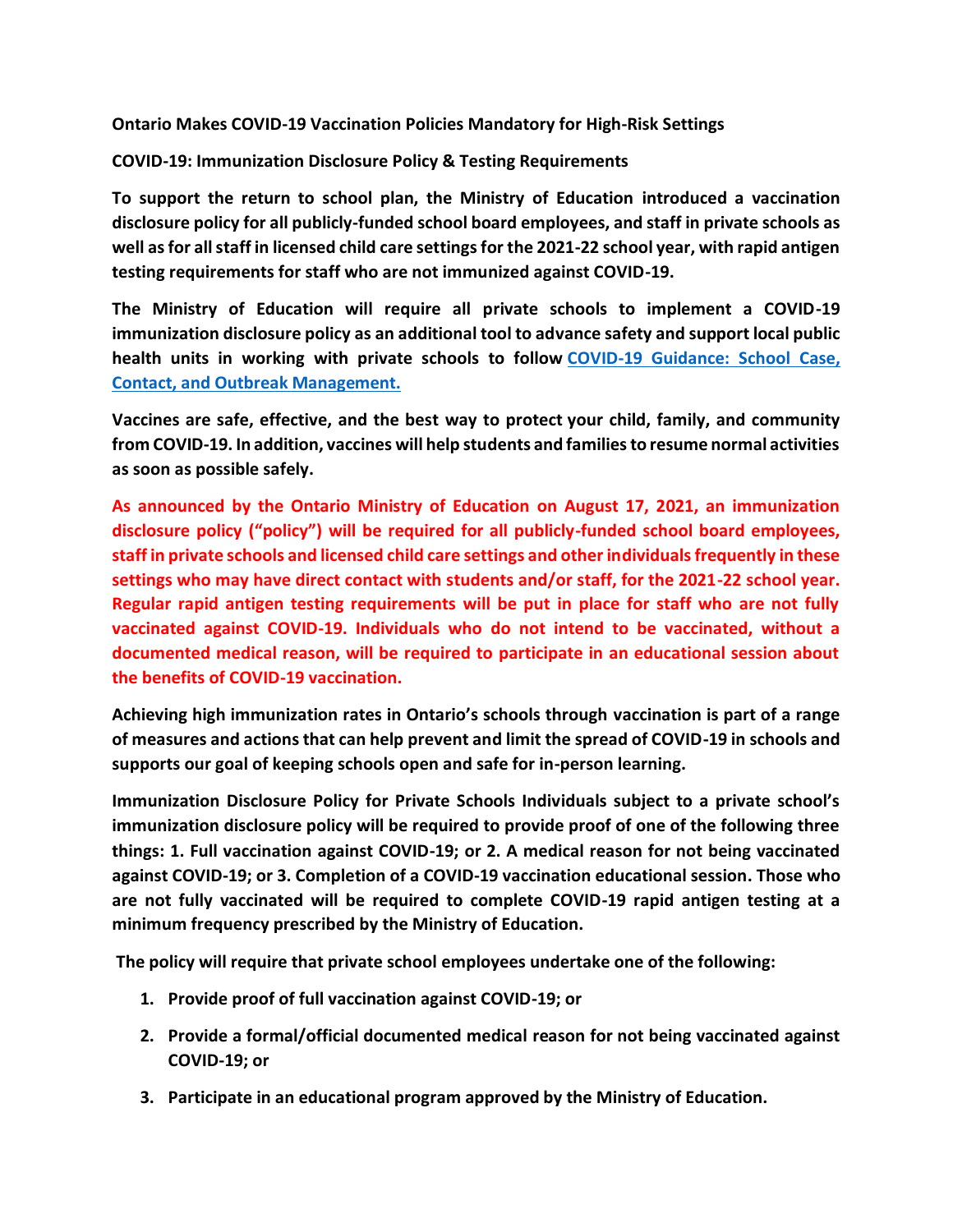**Thank you very much for supporting our Greek Language and Heritage programs, and for your ongoing partnerhip and continued collaboration on these important matters. Please contact us if you have any questions or concerns.**

**Sincerely,** 

**Michael Tsouroupakis Kostas Flegas Chair of Education Director of Education**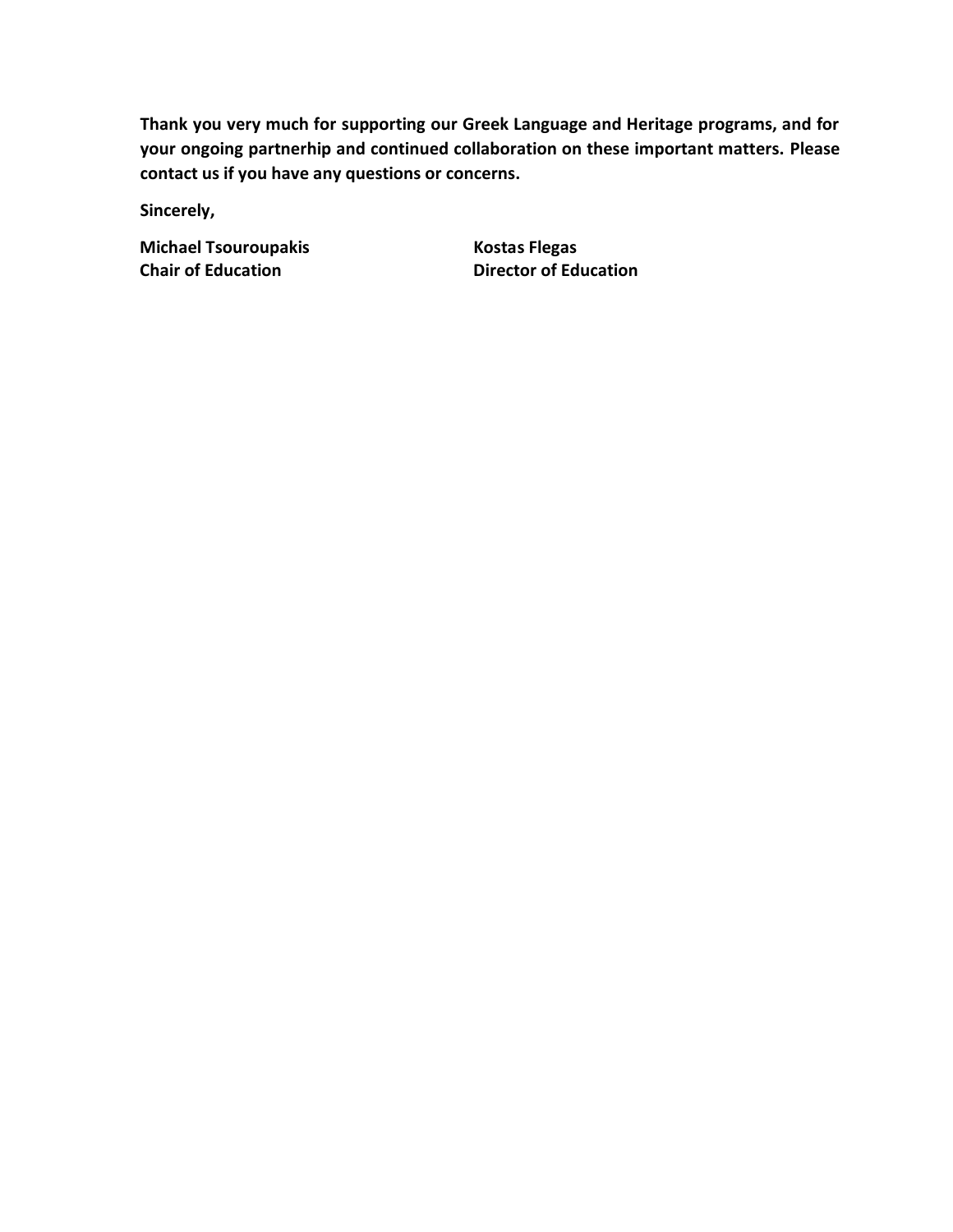#### **Paideia Remote Learning**

#### **Google Classroom Guide for Students**

**What do students need to participate in Paideia Remote Learning Programs:** 

- **1. Computer or mobile device with a camera and microphone.**
- **2. Personal Gmail account that will be used to join the Google classroom. A code will be provided by the teacher via email.**
- **3. How to sign into A GOOGLE CLASSROOM.**

**How do I sign into a google classroom?**

**[https://support.google.com/edu/classroom/answer/6072460?co=GENIE.Platform%3DDeskto](https://support.google.com/edu/classroom/answer/6072460?co=GENIE.Platform%3DDesktop&hl=en) [p&hl=en](https://support.google.com/edu/classroom/answer/6072460?co=GENIE.Platform%3DDesktop&hl=en)**

**Join a class**

### **[https://support.google.com/edu/classroom/answer/6020297?](https://support.google.com/edu/classroom/answer/6020297)**

- **4. Google extensions: To improve the quality of remote learning and to promote student interactions during the virtual lesson, please download to your electronic device the following extensions or tools:** 
	- **I. Nod extension from chrome webstore. [https://chrome.google.com/webstore/detail/nod-reactions-for](https://chrome.google.com/webstore/detail/nod-reactions-for-google/oikgofeboedgfkaacpfepbfmgdalabej?hl=es)[google/oikgofeboedgfkaacpfepbfmgdalabej?hl=es](https://chrome.google.com/webstore/detail/nod-reactions-for-google/oikgofeboedgfkaacpfepbfmgdalabej?hl=es)**
	- **II. Google Meet Grid View. [https://chrome.google.com/webstore/detail/google-meet-grid](https://chrome.google.com/webstore/detail/google-meet-grid-view/kklailfgofogmmdlhgmjgenehkjoioip?hl=en)[view/kklailfgofogmmdlhgmjgenehkjoioip?hl=en](https://chrome.google.com/webstore/detail/google-meet-grid-view/kklailfgofogmmdlhgmjgenehkjoioip?hl=en)**
	- **III. Jamboard. Usually added to your Google account. If not download it from chrome webstore.**
	- **IV. Add Greek fonts to your device, through control panel of your device or by clicking on the ENG display on the taskbar (bottom right) and then selecting language preferences (+ preferred language). You can switch between the two languages by clicking on the ENG or GR symbol or by pressing ALT+SHIFT.**

**V. How to Translate Google Classroom from English to Greek <https://www.youtube.com/watch?v=ZSV3Hr2PXRg>**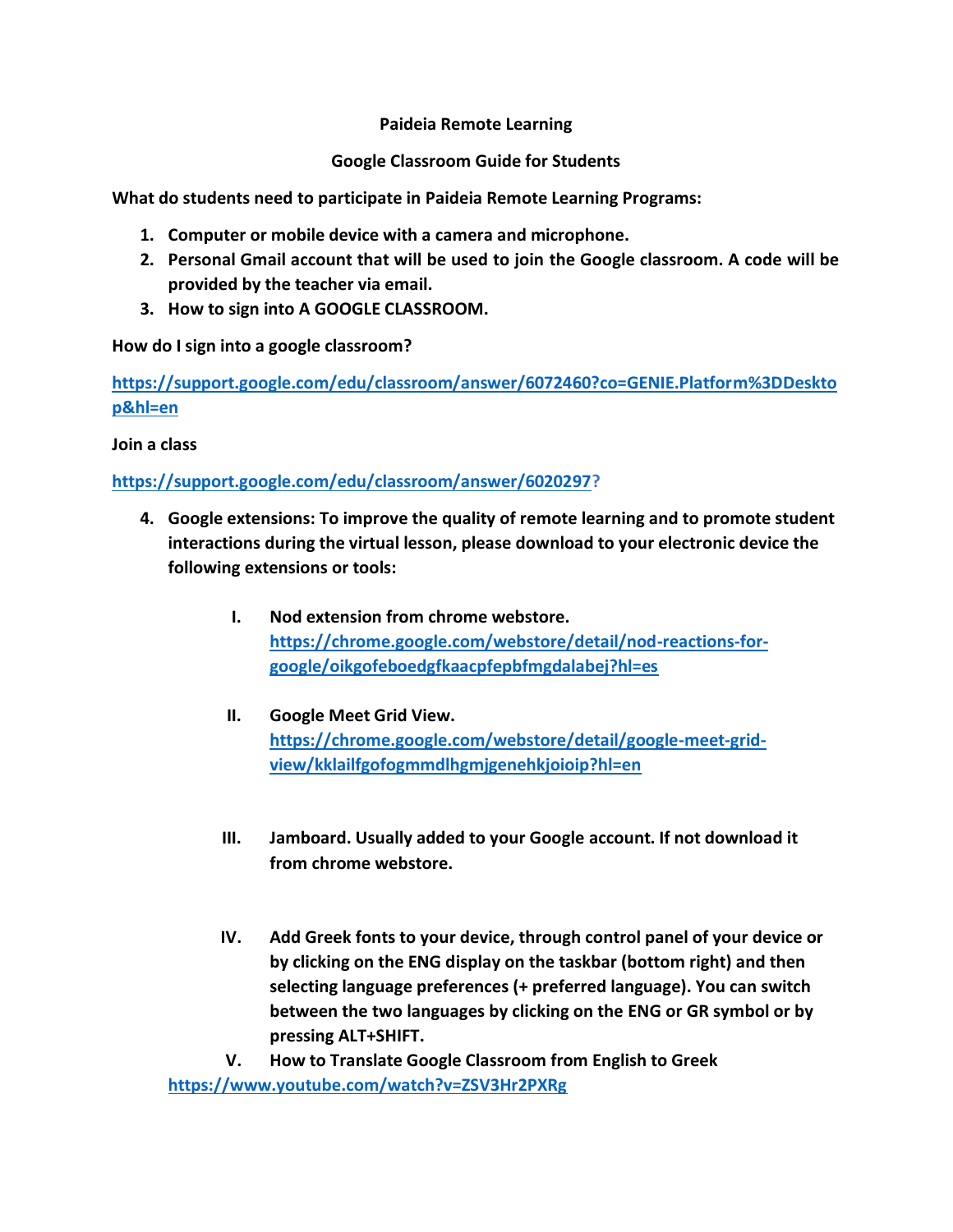- **a. Go to google chrome web store**
- **b. Search google translate**
- **c. Download the extension**
- **d. Go back to the classroom. Click on the translate extension. Select a language. The whole page of the classroom will be translated to this language.** 
	- **VI. Read&Write for Google Chrome™. It reads text aloud in the language of your choice. You can go into the settings and change speed, pitch etc.**
	- **VII. Google translate. You can copy and paste text. It acts as a text to speech tool also.**
	- **VIII. Record and Upload Audio/Video Files to Google Classroom Voice recorder. Usually all devices have an internal voice and video recorder/camera. We recommend that you pin the microphone/camera icons on the taskbar for easy access. Students can create audio and video files to hand in assignments.**

**<https://www.youtube.com/watch?v=U8jufKPq89Q>**

- **IX. How to submit assignment in Google Classroom tutorial <https://www.youtube.com/watch?v=o4JeCTfhvnI>**
- **I. Google Keep. -Take photographs of handwritten work and upload to your classroom. -Make a recording, etc. <https://www.youtube.com/watch?v=5Eacy5c9P5A>**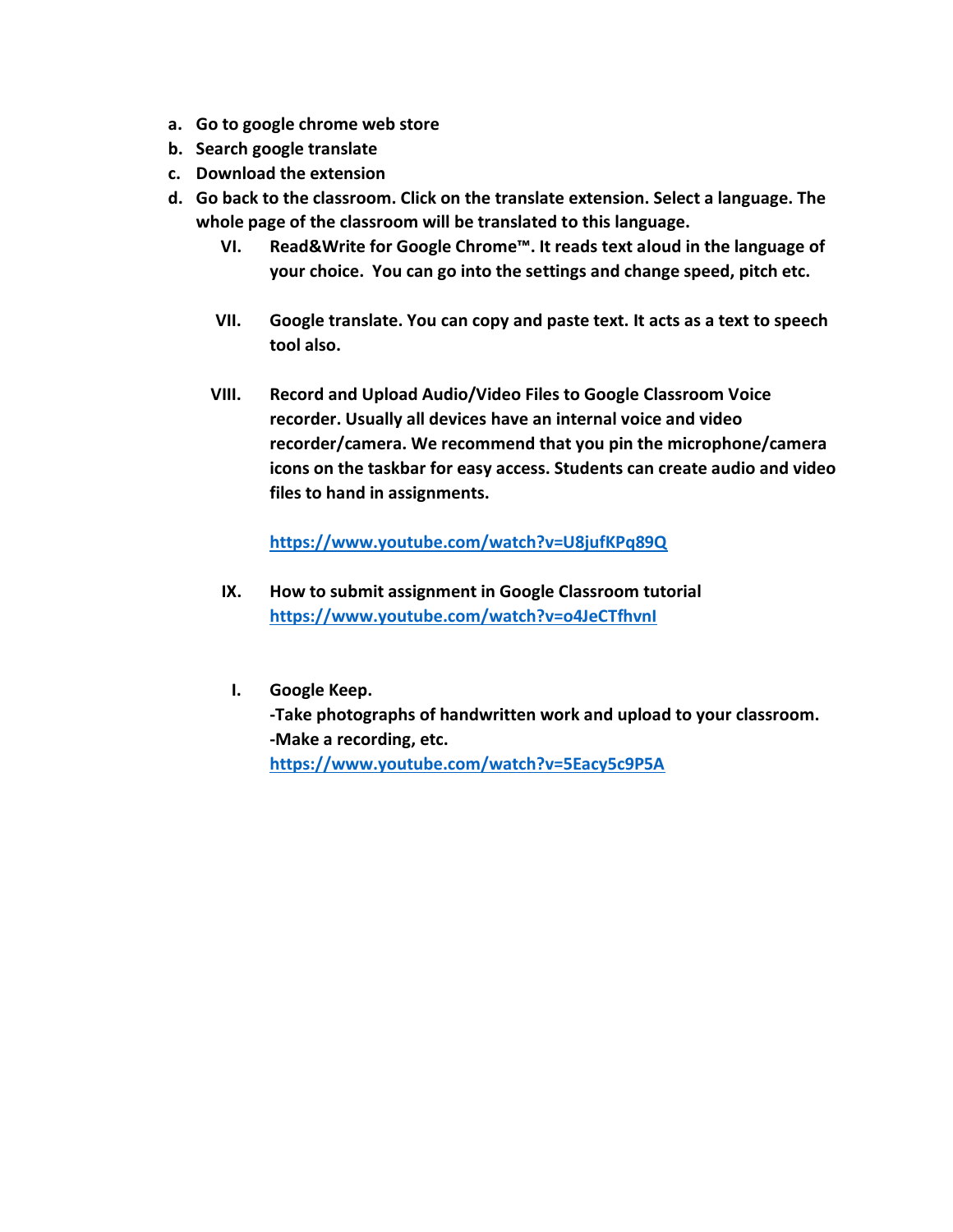#### **School-Based and 100% Remote Learning Programs**

**How to join your Greek School Google Classroom:** 

**1. You will receive an email from your teacher with the Google Classroom Code.**

 **Example - The class code is: 2rgtjey** 

- **2. You will need to create a personal Google email account to join the Google classroom. TDSB, Hotmail, yahoo, and other emails don't work.**
- **3. Sign out from all other email accounts on your device.**
- **4. Sign in to your personal Google account. This is the account you will be using to join the classroom.**
- **5. Once you are logged in to the google account, go to the top right-hand corner where there is a square with 9 dots (like a waffle). Click on the waffle (9 dots). From the pop up a menu that will appear scroll down until you see the classroom icon and click on it.**
- **6. On the top right-hand corner there is a plus sign (+). Click on it and select JOIN. Then place the code that your teacher provided. This completes the process of joining the classroom.**
- **7. Click on the class name (code) to enter the Google classroom environment. Explore the Stream page for announcements and the Classwork page for Homework.**

**Homework – Online Code of Conduct**

**Please review the following rules and expectations carefully.**

- **1. Students are responsible for proper behavior during online learning. Always use a computer in a way that shows consideration and respect. Microphones should be turned off when a student is not talking. Students should use NOD (app) to raise hand and wait for teacher to address them. Security and Safety is a high priority, especially when the system involves many young students. Inappropriate behaviours that are prohibited will result in disciplinary action. Any form of harassment and bullying is prohibited between members of the school community. Moreover, all students are expected to demonstrate academic integrity, whereby they guarantee that all work submitted is their own work.**
- **2. Students have 5 days to complete homework (i.e., 2 days before the next lesson) and upload it to Google Classroom. Teachers will provide written**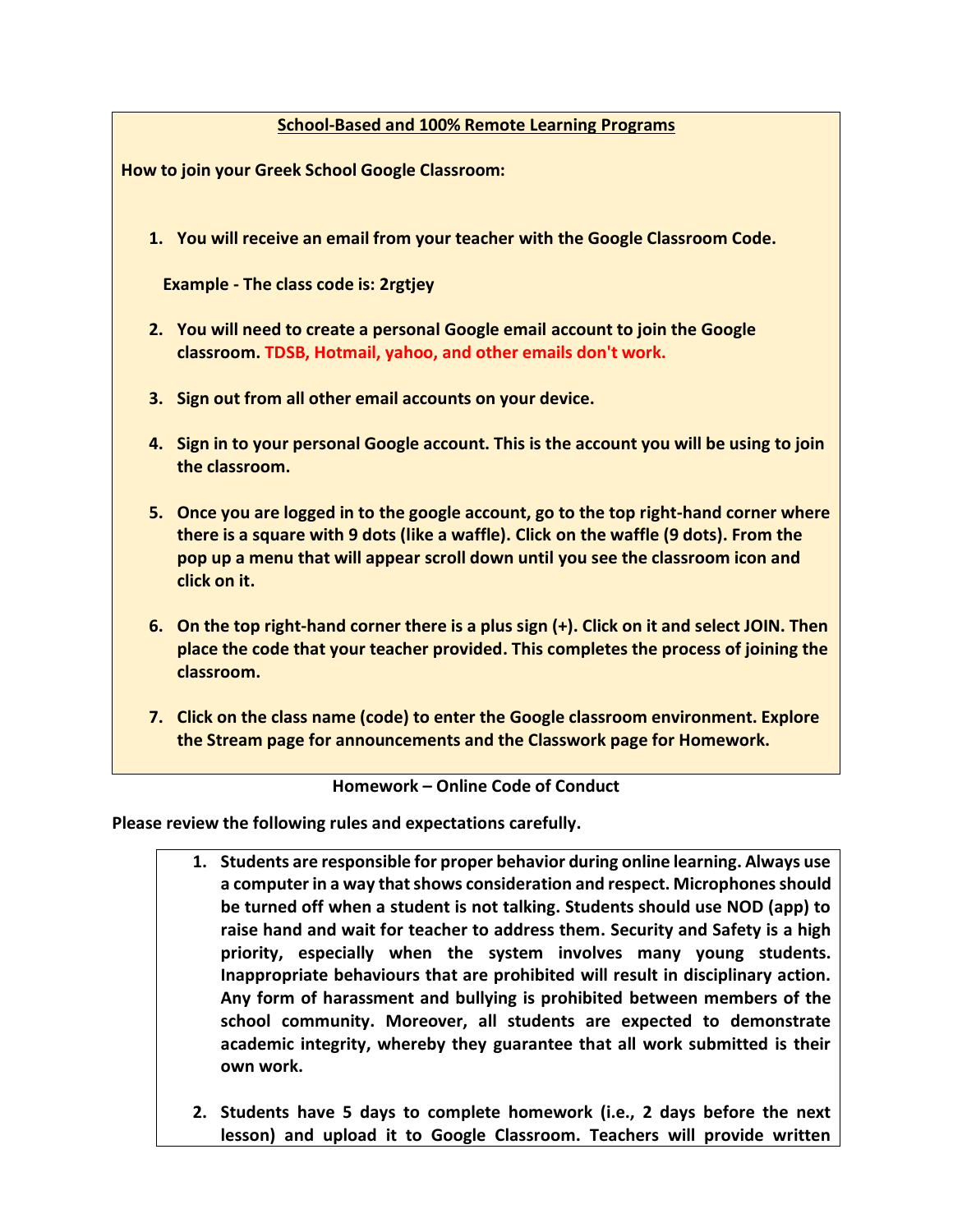**feedback via classroom before the next lesson or on the day of the lesson. Late assignments will be assessed by the teacher as soon as possible.** 

- **3. How to hand in work.**
	- **Students who use paper/pencil to complete homework take a photograph of their work and upload the photo.**
	- **Students who use the Google doc type in their work and hand in the work.**
- **4. Page 2 of all Google doc lessons contains an assessment table where teachers/students can record grades and comment on learning.**
- **5. Reading. Students record themselves and upload their recording to classroom for teachers to listen to.**
- **6. Spelling. Done online with teacher. Students will assess themselves and then make corrections to mistakes. Students record their grade in Vocabulary Box (last box) of the Assessment Table found in the Google Doc (lesson). For every correct word including articles they get 1 point. If spelling has 15 words then students should write 12/15, 15/15 etc.**
- **7. Grammar. Students should try to do these inside the Google document, so teachers can provide individual feedback. They can also do it paper/pencil and take a photo for teachers to evaluate. During online class, the teachers will go over a few examples especially those that are the most challenging.**
- **8. Writing. Students do this in the Google doc or pencil/paper, and upload to Google classroom.**
- **9. Listening and speaking will be done online. Students should be prepared to actively participate during oral skills activities. The listening skills score will be recorded by students on page assessment table in Listening box.**
- **10. We recommend that students create a Greek school folder in their drive where they can make copies of all work.**
- **11. Regular attendance and homework completion play a central role is student success. Missed schoolwork should be completed and handed in as soon as possible. Students and their families will be accommodated during these unprecedented times. However, online synchronous learning is an important component if our program and we strongly recommend that all students actively participate in synchronous learning activities.**
- **12. Assessment /Evaluation - Assessment and evaluation are ongoing and descriptive feedback will be provided by teachers throughout the school year to support student learning. Tests and any other assessment tools will be utilized during online synchronous learning times, and will be done live.**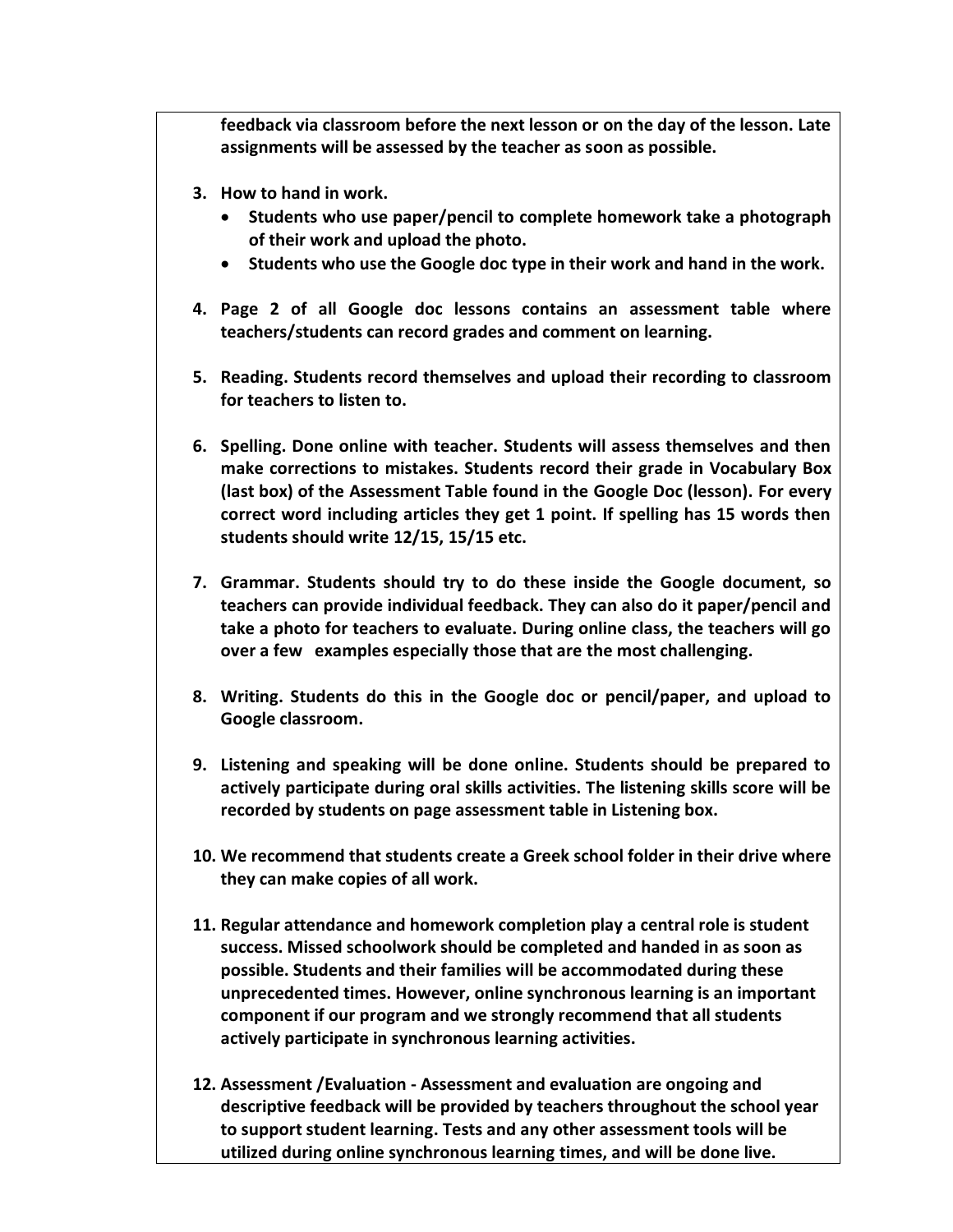**Students can use paper/pencil or a Google doc to complete an assessment task, which will be uploaded before the end of the online lesson. Tests will contain writing activities only. Grammar, vocabulary, spelling etc. can all be assessed through a written task (descriptive essay, narrative, letter, etc.). As assessment is ongoing, reading, spelling, oral skills, and all language skills will be assessed throughout the school year with the help of online activities and homework.** 

**Credit students (only): Credit school students will write a midterm exam (January 2021) and a final exam (June 2021). The final exam is worth 30% of the final mark. The midterm exam, any inquiry-based projects and all learning tasks are used to determine 70% of the final mark.** 

**Therefore: Final Mark: Term work (70%) + Final exam (30%)**

### **Greek Language Education Resources**

**1. Greek Ministry of Education website with useful links to everything. Edu Gate**  [http://edu](http://edu-gate.minedu.gov.gr/index.php?option=com_sppagebuilder&view=page&id=2&Itemid=101)[gate.minedu.gov.gr/index.php?option=com\\_sppagebuilder&view=page&id=2&Itemid=101](http://edu-gate.minedu.gov.gr/index.php?option=com_sppagebuilder&view=page&id=2&Itemid=101)

- **2. All public-school books from Greece** <http://ebooks.edu.gr/new/>
- **3. Free Greek Language eBooks:<https://www.openbook.gr/>**
- **4. Εκπαιδευτικό Λογισμικό – Educational software:**

**<http://www.pi-schools.gr/software/dimotiko/>**

**<http://ts.sch.gr/software>**

**5. Photodentro - Learning Objects (Photodentro LOR) is the Panhellenic Learning Repository for primary and secondary education. The Photodentro is open to everyone, students, teachers, parents and anyone interested.**

<http://photodentro.edu.gr/lor/>

- **6. The following Museums have web browsing applications in their collections and exhibitions:**
- **1. Εθνικό Αρχαιολογικό Μουσείο [www.namuseum.gr](http://www.namuseum.gr/)**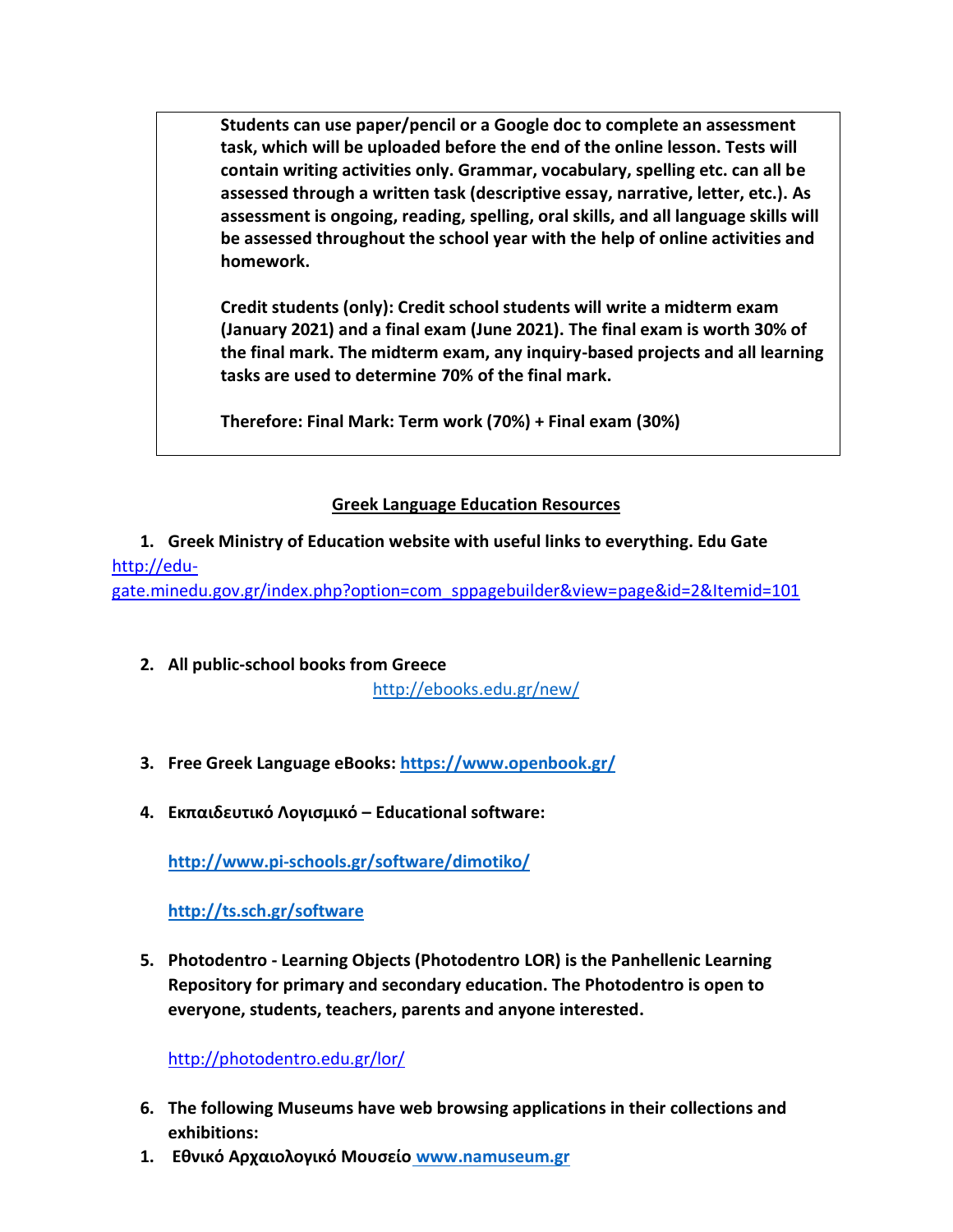- **2. Αρχαιολογικό Μουσείο Θεσσαλονίκης www.amth.gr Αρχαιολογικό Μουσείο Θεσσαλονίκης- εκθέσεις <https://www.amth.gr/exhibitions>**
- **3. Λευκός Πύργος [www.lpth.gr/](http://www.lpth.gr/)**
- **4. Νομισματικό Μουσείο [www.nummus.gr](http://www.nummus.gr/)**
- **5. Βυζαντινό και Χριστιανικό Μουσείο [www.ebyzantinemuseum.gr](http://www.ebyzantinemuseum.gr/)**
- **6. Μουσείο Βυζαντινού Πολιτισμού [www.mbp.gr](http://www.mbp.gr/)**
- **7. Αρχαιολογικό Μουσείο Ηρακλείου [www.heraklionmuseum.gr](http://www.heraklionmuseum.gr/) Αρχαιολογικό Μουσείο Ηρακλείου-Επιλεγμένα εκθέματα [https://heraklionmuseum.gr/?page\\_id=641](https://heraklionmuseum.gr/?page_id=641)**
- **8. Μουσείο Ασιατικής Τέχνης [www.matk.gr](http://www.matk.gr/)**
- **9. 9. Αρχαιολογικό Μουσείο Ιωαννίνων [www.amio.gr](http://www.amio.gr/)**
- **10. Αρχαιολογικό Μουσείο Ηγουμενίτσας [www.igoumenitsamuseum.gr](http://www.igoumenitsamuseum.gr/)**
- **11. Αρχαιολογικό Μουσείο Τεγέας [www.tegeamuseum.gr](http://www.tegeamuseum.gr/)**
- **12. Μουσείο Ακρόποληs**

**The Acropolis Museum features online digital applications that highlight the exhibits and illuminate aspects of ancient Greek culture.** 

**[www.theacropolismuseum.gr/en/content/ekpaideftiko-yliko](http://www.theacropolismuseum.gr/en/content/ekpaideftiko-yliko)**

- **Paint the Pefloforos. " The small user chooses the brush and colors he or she wishes by creating many and unlikely variations on the image of the statue of Peloponnese <https://www.theacropolismuseum.gr/peploforos/>**
- **Glauca Program. In this multilevel online game, for children 12 years old, the protagonist is Glauca, the flying robot. The aim of the application is for the children to get to know the restoration works of the Acropolis monuments. <http://acropolisvirtualtour.gr/theglafkaproject/#/en/home>**
- **13.** Εθνικό Ιστορικό Μουσείο. [http://www.nhmuseum.gr/el/ektheseis/to-21-allios-i-elliniki](http://www.nhmuseum.gr/el/ektheseis/to-21-allios-i-elliniki-epanastasi-me-figoures-kai-dioramata-playmobil/)[epanastasi-me-figoures-kai-dioramata-playmobil/](http://www.nhmuseum.gr/el/ektheseis/to-21-allios-i-elliniki-epanastasi-me-figoures-kai-dioramata-playmobil/) The Greek Revolution with figures and dioramas PLAYMOBIL.

**14. Educational movies and videos. Benaki Museum (www.benaki.org) Virtual tours are available at the in all rooms. There are also hundreds of audio-guided artworks.** 

**15. National Gallery**